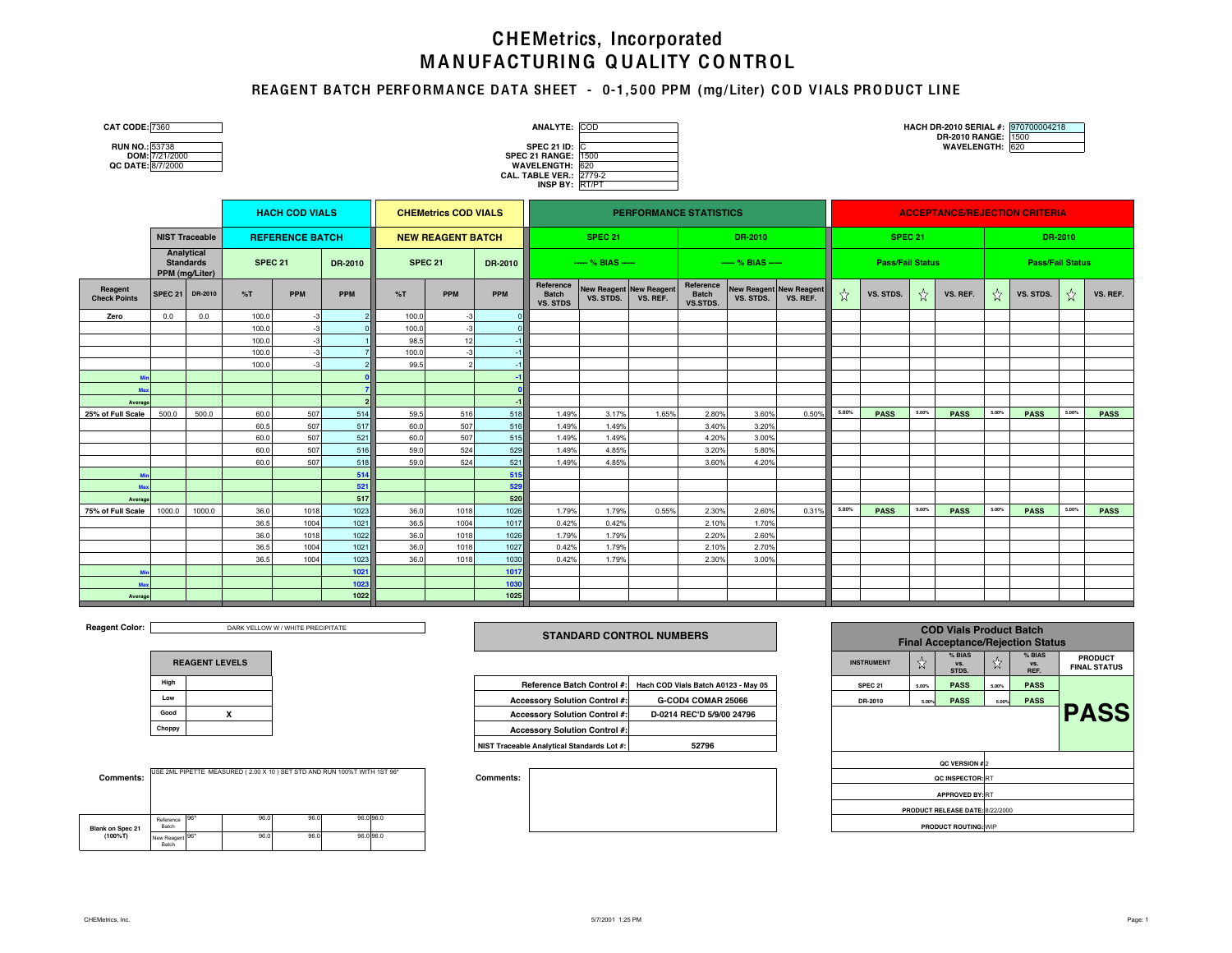### REAGENT BATCH PERFORM ANCE DATA SHEET - 0-1,500 PPM (mg/Liter) COD VIALS PRODUCT LINE

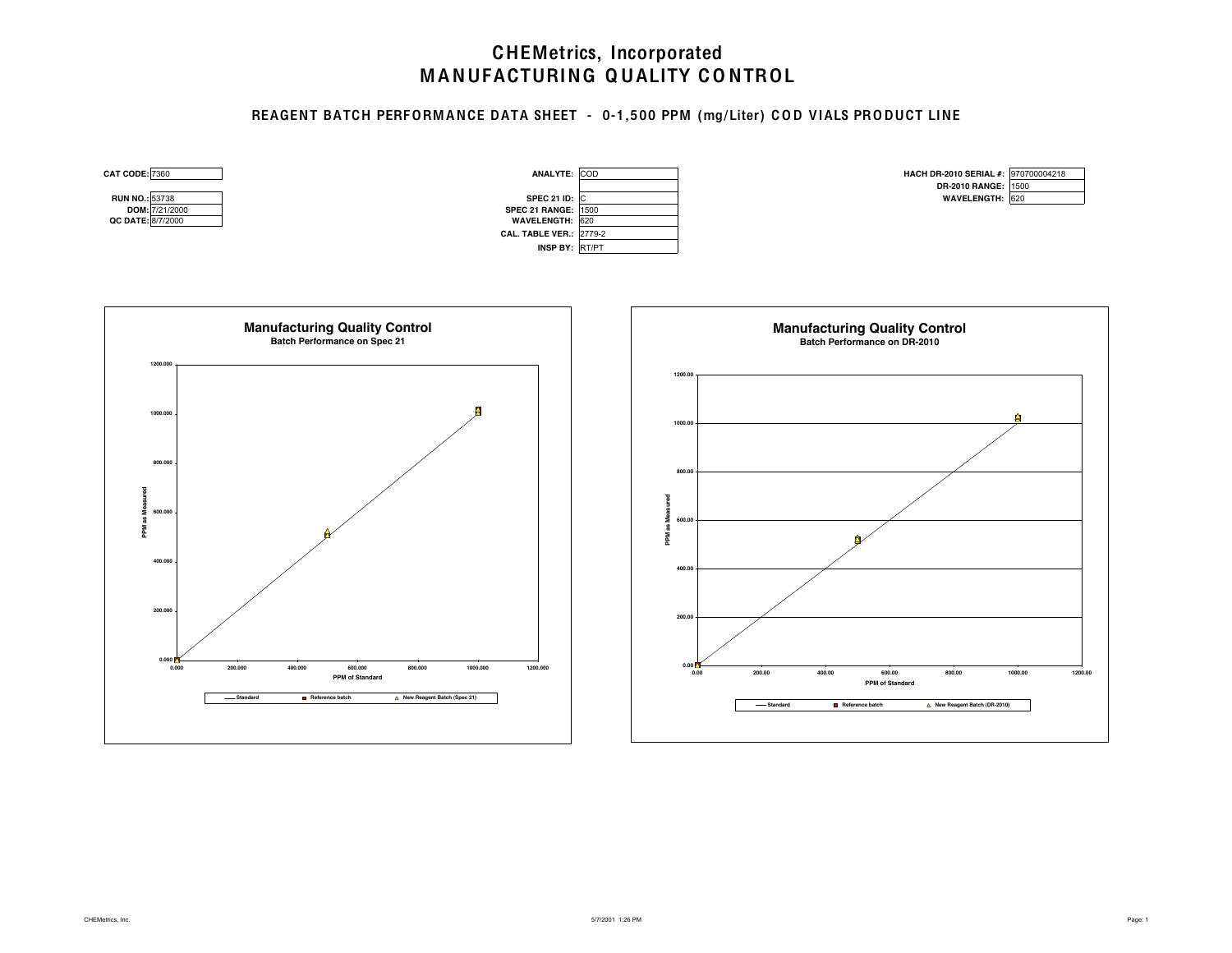### REAGENT BATCH PERFORM ANCE DATA SHEET - 0-1,500 PPM (mg/Liter) COD VIALS PRODUCT LINE

| <b>CAT CODE: 7361</b><br><b>RUN NO.: 54080</b><br>QC DATE: 9/13/2000 | DOM: 9/8/2000  |                                |                |                        |            |                |                             |            | ANALYTE: COD<br><b>SPEC 21 ID: C</b><br><b>SPEC 21 RANGE: 1500</b><br>WAVELENGTH: 620<br><b>CAL. TABLE VER.: 2779-2</b><br>INSP BY: PT/RT |                                             |          |                                       |                                            |                                            |                                      |                    |       | HACH DR-2010 SERIAL #: 970700004218<br>DR-2010 RANGE: 1500<br>WAVELENGTH: 620 |                         |             |       |             |  |
|----------------------------------------------------------------------|----------------|--------------------------------|----------------|------------------------|------------|----------------|-----------------------------|------------|-------------------------------------------------------------------------------------------------------------------------------------------|---------------------------------------------|----------|---------------------------------------|--------------------------------------------|--------------------------------------------|--------------------------------------|--------------------|-------|-------------------------------------------------------------------------------|-------------------------|-------------|-------|-------------|--|
|                                                                      |                |                                |                | <b>HACH COD VIALS</b>  |            |                | <b>CHEMetrics COD VIALS</b> |            | <b>PERFORMANCE STATISTICS</b>                                                                                                             |                                             |          |                                       |                                            |                                            | <b>ACCEPTANCE/REJECTION CRITERIA</b> |                    |       |                                                                               |                         |             |       |             |  |
|                                                                      |                | <b>NIST Traceable</b>          |                | <b>REFERENCE BATCH</b> |            |                | <b>NEW REAGENT BATCH</b>    |            |                                                                                                                                           | <b>SPEC 21</b>                              |          |                                       | DR-2010                                    |                                            |                                      | SPEC <sub>21</sub> |       |                                                                               | DR-2010                 |             |       |             |  |
|                                                                      | PPM (mg/Liter) | Analytical<br><b>Standards</b> | <b>SPEC 21</b> |                        | DR-2010    | <b>SPEC 21</b> |                             | DR-2010    |                                                                                                                                           | ---- % BIAS -----                           |          |                                       | $-- % BIAS ---$<br><b>Pass/Fail Status</b> |                                            |                                      |                    |       |                                                                               | <b>Pass/Fail Status</b> |             |       |             |  |
| Reagent<br><b>Check Points</b>                                       | <b>SPEC 21</b> | DR-2010                        | %T             | <b>PPM</b>             | <b>PPM</b> | %T             | <b>PPM</b>                  | <b>PPM</b> | Reference<br><b>Batch</b><br><b>VS. STDS</b>                                                                                              | <b>New Reagent New Reagent</b><br>VS. STDS. | VS. REF. | Reference<br><b>Batch</b><br>VS.STDS. | VS. STDS.                                  | <b>New Reagent New Reagent</b><br>VS. REF. | $\frac{\lambda}{M}$                  | VS. STDS.          | ☆     | VS. REF.                                                                      | ☆                       | VS. STDS.   | ☆     | VS. REF.    |  |
| Zero                                                                 | 0.0            | 0.0                            | 100.0          | $-3$                   |            | 100.0          | $-3$                        |            |                                                                                                                                           |                                             |          |                                       |                                            |                                            |                                      |                    |       |                                                                               |                         |             |       |             |  |
|                                                                      |                |                                | 100.0          | $-3$                   |            | 100.0          | $-3$                        |            |                                                                                                                                           |                                             |          |                                       |                                            |                                            |                                      |                    |       |                                                                               |                         |             |       |             |  |
|                                                                      |                |                                | 100.0          | $-3$                   |            | 100.0          | $-3$                        |            |                                                                                                                                           |                                             |          |                                       |                                            |                                            |                                      |                    |       |                                                                               |                         |             |       |             |  |
|                                                                      |                |                                | 100.0          | $-3$                   |            | 100.0          | $-3$                        |            |                                                                                                                                           |                                             |          |                                       |                                            |                                            |                                      |                    |       |                                                                               |                         |             |       |             |  |
|                                                                      |                |                                | 100.0          | $-3$                   |            | 100.0          |                             |            |                                                                                                                                           |                                             |          |                                       |                                            |                                            |                                      |                    |       |                                                                               |                         |             |       |             |  |
|                                                                      |                |                                |                |                        |            |                |                             |            |                                                                                                                                           |                                             |          |                                       |                                            |                                            |                                      |                    |       |                                                                               |                         |             |       |             |  |
| Ma                                                                   |                |                                |                |                        |            |                |                             |            |                                                                                                                                           |                                             |          |                                       |                                            |                                            |                                      |                    |       |                                                                               |                         |             |       |             |  |
| Average                                                              | 500.0          |                                | 60.0           | 507                    |            | 61.0           |                             |            | 1.49%                                                                                                                                     |                                             | $-1.96%$ | 3.40%                                 | 0.40%                                      | $-2.51%$                                   | 5.00%                                | <b>PASS</b>        | 5.00% |                                                                               | 5.00%                   | <b>PASS</b> | 5.00% | <b>PASS</b> |  |
| 25% of Full Scale                                                    |                | 500.0                          | 60.5           | 499                    | 517<br>514 | 60.5           | 491<br>499                  | 502<br>507 | $-0.16%$                                                                                                                                  | $-1.81%$<br>$-0.16%$                        |          | 2.80%                                 | 1.40%                                      |                                            |                                      |                    |       | <b>PASS</b>                                                                   |                         |             |       |             |  |
|                                                                      |                |                                | 60.0           | 507                    | 522        | 60.5           | 499                         | 509        | 1.49%                                                                                                                                     | $-0.16%$                                    |          | 4.40%                                 | 1.80%                                      |                                            |                                      |                    |       |                                                                               |                         |             |       |             |  |
|                                                                      |                |                                | 60.0           | 507                    | 522        | 60.5           | 499                         | 505        | 1.49%                                                                                                                                     | $-0.16%$                                    |          | 4.40%                                 | 1.00%                                      |                                            |                                      |                    |       |                                                                               |                         |             |       |             |  |
|                                                                      |                |                                | 60.0           | 507                    | 518        | 61.0           | 491                         | 505        | 1.49%                                                                                                                                     | $-1.81%$                                    |          | 3.60%                                 | 1.00%                                      |                                            |                                      |                    |       |                                                                               |                         |             |       |             |  |
|                                                                      |                |                                |                |                        | 514        |                |                             | 502        |                                                                                                                                           |                                             |          |                                       |                                            |                                            |                                      |                    |       |                                                                               |                         |             |       |             |  |
| Ma                                                                   |                |                                |                |                        | 522        |                |                             | 509        |                                                                                                                                           |                                             |          |                                       |                                            |                                            |                                      |                    |       |                                                                               |                         |             |       |             |  |
| Average                                                              |                |                                |                |                        | 519        |                |                             | 506        |                                                                                                                                           |                                             |          |                                       |                                            |                                            |                                      |                    |       |                                                                               |                         |             |       |             |  |
| 75% of Full Scale                                                    | 1000.0         | 1000.0                         | 36.5           | 1004                   | 1022       | 37.0           | 991                         | 1012       | 0.42%                                                                                                                                     | $-0.94%$                                    | $-1.35%$ | 2.20%                                 | 1.20%                                      | $-1.31%$                                   | 5.00%                                | <b>PASS</b>        | 5.00% | <b>PASS</b>                                                                   | 5.00%                   | <b>PASS</b> | 5.00% | <b>PASS</b> |  |
|                                                                      |                |                                | 36.5           | 1004                   | 1019       | 37.0           | 991                         | 1006       | 0.42%                                                                                                                                     | $-0.94%$                                    |          | 1.90%                                 | 0.60%                                      |                                            |                                      |                    |       |                                                                               |                         |             |       |             |  |
|                                                                      |                |                                | 36.5           | 1004                   | 1025       | 37.0           | 991                         | 1012       | 0.42%                                                                                                                                     | $-0.94%$                                    |          | 2.50%                                 | 1.20%                                      |                                            |                                      |                    |       |                                                                               |                         |             |       |             |  |
|                                                                      |                |                                | 36.5           | 1004                   | 1022       | 37.0           | 991                         | 1004       | 0.42%                                                                                                                                     | $-0.94%$                                    |          | 2.20%                                 | 0.40%                                      |                                            |                                      |                    |       |                                                                               |                         |             |       |             |  |
|                                                                      |                |                                | 36.5           | 1004                   | 1024       | 37.0           | 991                         | 1011       | 0.42%                                                                                                                                     | $-0.94%$                                    |          | 2.40%                                 | 1.10%                                      |                                            |                                      |                    |       |                                                                               |                         |             |       |             |  |
|                                                                      |                |                                |                |                        | 1019       |                |                             | 1004       |                                                                                                                                           |                                             |          |                                       |                                            |                                            |                                      |                    |       |                                                                               |                         |             |       |             |  |
| Ma                                                                   |                |                                |                |                        | 1025       |                |                             | 1012       |                                                                                                                                           |                                             |          |                                       |                                            |                                            |                                      |                    |       |                                                                               |                         |             |       |             |  |
| Average                                                              |                |                                |                |                        | 1022       |                |                             | 1009       |                                                                                                                                           |                                             |          |                                       |                                            |                                            |                                      |                    |       |                                                                               |                         |             |       |             |  |

**Reagent Color:** 

Dark amber

|        | <b>REAGENT LEVELS</b> |
|--------|-----------------------|
| High   |                       |
| Low    |                       |
| Good   |                       |
| Choppy |                       |

| Comments:               |                      |      |      | Set 100%T with 95.5%T standard and 97%t for New Reagent Batch. |          |
|-------------------------|----------------------|------|------|----------------------------------------------------------------|----------|
| <b>Blank on Spec 21</b> | Reference<br>Batch   | 95.5 | 95.5 | 95.5                                                           | 95.595.0 |
| $(100\%T)$              | New Reagent<br>Batch | 97.0 | 97.0 | 97.0                                                           | 97.097.0 |

#### **STANDARD CONTROL NUMBERS**

| High  |  |                                            | Reference Batch Control #: Hach COD Vials Batch A0123 - May 05 | SPEC <sub>21</sub> | 5.00% | <b>PASS</b> | 5.00% | <b>PASS</b> |
|-------|--|--------------------------------------------|----------------------------------------------------------------|--------------------|-------|-------------|-------|-------------|
| Low   |  | <b>Accessory Solution Control #:</b>       | G-COD4 COMAR 25066                                             | DR-2010            | 5.00% | <b>PASS</b> | 5.00% | <b>PASS</b> |
| Good  |  | <b>Accessory Solution Control #:</b>       | D-0214 REC'D 5/9/00 24796                                      |                    |       |             |       |             |
| hoppy |  | <b>Accessory Solution Control #:</b>       |                                                                |                    |       |             |       |             |
|       |  | NIST Traceable Analytical Standards Lot #: | 52796                                                          |                    |       |             |       |             |

**Used 2 mL pipette to dospense standard solution 2x2.01, 2x1.99, 6x2.00**

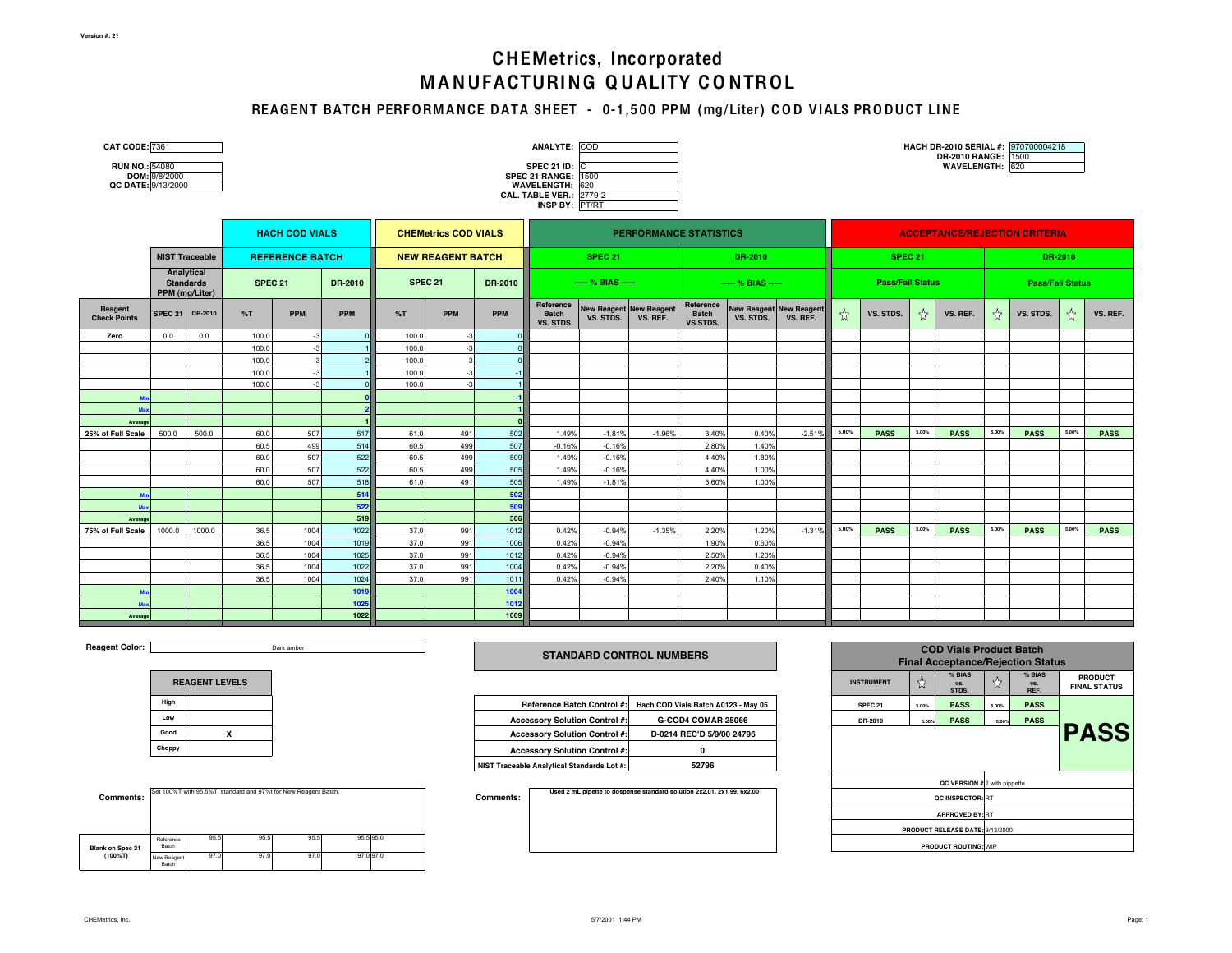### REAGENT BATCH PERFORM ANCE DATA SHEET - 0-1,500 PPM (mg/Liter) COD VIALS PRODUCT LINE

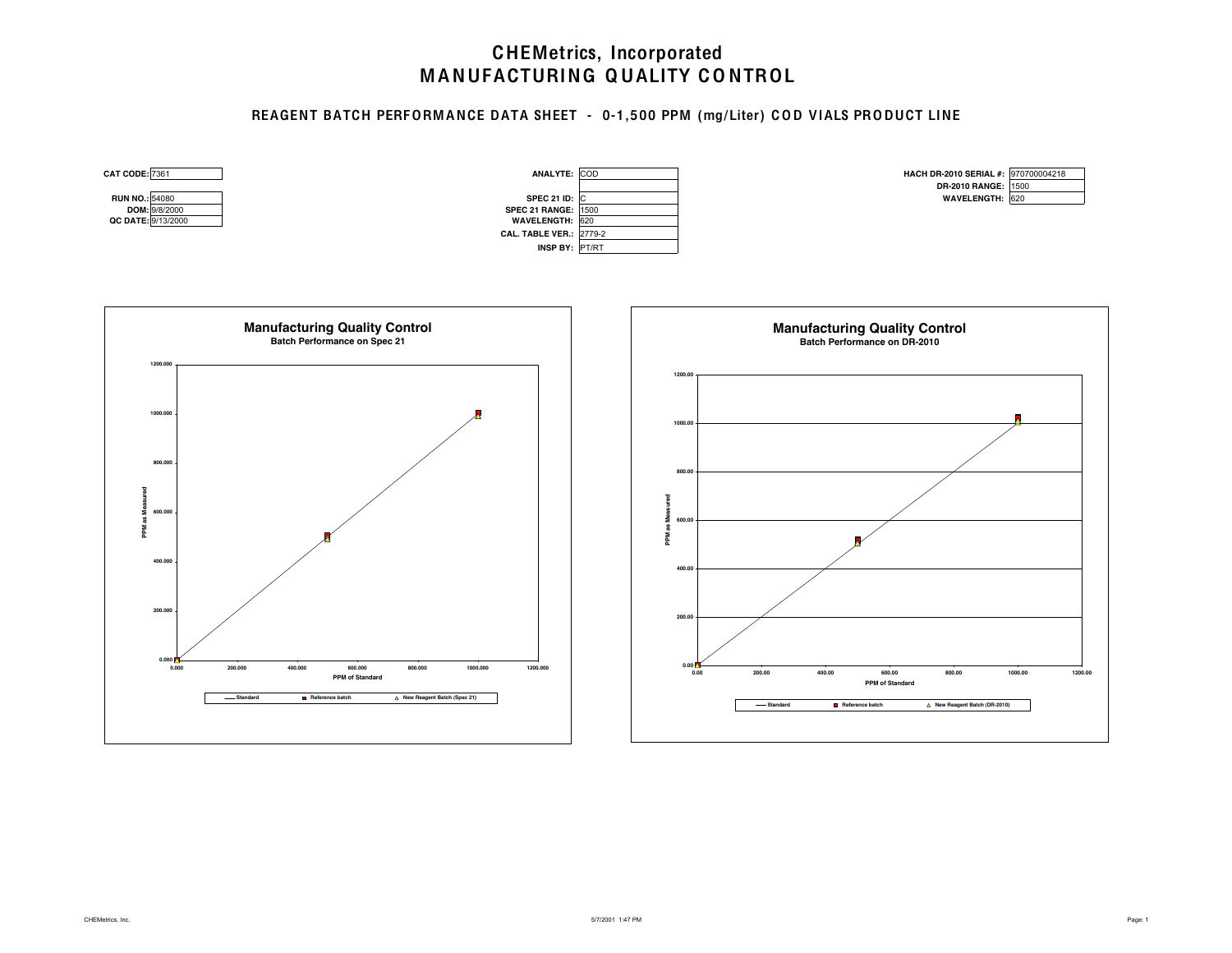### REAGENT BATCH PERFORMANCE DATA SHEET - 0-150 PPM (mg/Liter) COD VIALS PRODUCT LINE

| <b>CAT CODE: 7350</b><br>RUN NO.: 54056.2<br>QC DATE: 9/13/2000 | DOM: 9/6/2000  |                                |                |                        |            |                |                             |            | <b>ANALYTE: COD</b><br><b>SPEC 21 ID:</b> C<br><b>SPEC 21 RANGE: 150</b><br>WAVELENGTH: 420<br><b>CAL. TABLE VER.: 2778-2</b><br>INSP BY: PT |                                             |                               |                                       |                                             |          |       |                         |       | HACH DR-2010 SERIAL #: 970700004218<br>DR-2010 RANGE: 150<br>WAVELENGTH: 420 |       |                         |         |             |
|-----------------------------------------------------------------|----------------|--------------------------------|----------------|------------------------|------------|----------------|-----------------------------|------------|----------------------------------------------------------------------------------------------------------------------------------------------|---------------------------------------------|-------------------------------|---------------------------------------|---------------------------------------------|----------|-------|-------------------------|-------|------------------------------------------------------------------------------|-------|-------------------------|---------|-------------|
|                                                                 |                |                                |                | <b>HACH COD VIALS</b>  |            |                | <b>CHEMetrics COD VIALS</b> |            |                                                                                                                                              |                                             | <b>PERFORMANCE STATISTICS</b> |                                       |                                             |          |       |                         |       | <b>ACCEPTANCE/REJECTION CRITERIA</b>                                         |       |                         |         |             |
|                                                                 |                | <b>NIST Traceable</b>          |                | <b>REFERENCE BATCH</b> |            |                | <b>NEW REAGENT BATCH</b>    |            |                                                                                                                                              | <b>SPEC 21</b>                              |                               |                                       | DR-2010                                     |          |       | <b>SPEC 21</b>          |       |                                                                              |       |                         | DR-2010 |             |
|                                                                 | PPM (mg/Liter) | Analytical<br><b>Standards</b> | <b>SPEC 21</b> |                        | DR-2010    | <b>SPEC 21</b> |                             | DR-2010    |                                                                                                                                              | ---- % BIAS -----                           |                               |                                       | $-$ % BIAS $-$                              |          |       | <b>Pass/Fail Status</b> |       |                                                                              |       | <b>Pass/Fail Status</b> |         |             |
| Reagent<br><b>Check Points</b>                                  | <b>SPEC 21</b> | DR-2010                        | %T             | <b>PPM</b>             | PPM        | %T             | <b>PPM</b>                  | PPM        | Reference<br><b>Batch</b><br><b>VS. STDS</b>                                                                                                 | <b>New Reagent New Reagent</b><br>VS. STDS. | VS. REF.                      | Reference<br><b>Batch</b><br>VS.STDS. | <b>New Reagent New Reagent</b><br>VS. STDS. | VS. REF. | $x^4$ | VS. STDS.               | ☆     | VS. REF.                                                                     | ☆     | VS. STDS.               | ☆       | VS. REF.    |
| Zero                                                            | 0.0            | 0.0                            | 30.3           |                        |            | 30.0           |                             |            |                                                                                                                                              |                                             |                               |                                       |                                             |          |       |                         |       |                                                                              |       |                         |         |             |
|                                                                 |                |                                | 30.3           |                        |            | 30.5           |                             |            |                                                                                                                                              |                                             |                               |                                       |                                             |          |       |                         |       |                                                                              |       |                         |         |             |
|                                                                 |                |                                | 30.0<br>29.8   | $-1$<br>$-2$           |            | 30.5<br>30.3   |                             |            |                                                                                                                                              |                                             |                               |                                       |                                             |          |       |                         |       |                                                                              |       |                         |         |             |
|                                                                 |                |                                | 30.0           | $-1$                   |            | 30.3           |                             |            |                                                                                                                                              |                                             |                               |                                       |                                             |          |       |                         |       |                                                                              |       |                         |         |             |
|                                                                 |                |                                |                |                        |            |                |                             |            |                                                                                                                                              |                                             |                               |                                       |                                             |          |       |                         |       |                                                                              |       |                         |         |             |
| Mo                                                              |                |                                |                |                        |            |                |                             |            |                                                                                                                                              |                                             |                               |                                       |                                             |          |       |                         |       |                                                                              |       |                         |         |             |
| Average                                                         |                |                                |                |                        |            |                |                             |            |                                                                                                                                              |                                             |                               |                                       |                                             |          |       |                         |       |                                                                              |       |                         |         |             |
| 25% of Full Scale                                               | 50.0           | 50.0                           | 43.0           | 52                     | 52         | 43.0           | 52                          | 51         | 4.08%                                                                                                                                        | 4.08%                                       | 3.28%                         | 4.00%                                 | 2.00%                                       | 3.21%    | 5.00% | <b>PASS</b>             | 5.00% | <b>PASS</b>                                                                  | 5.00% | <b>PASS</b>             | 5.00%   | <b>PASS</b> |
|                                                                 |                |                                | 42.2           | 49                     | 49         | 43.0           | 52                          | 52         | $-1.41%$                                                                                                                                     | 4.08%                                       |                               | $-2.00%$                              | 4.00%                                       |          |       |                         |       |                                                                              |       |                         |         |             |
|                                                                 |                |                                | 42.8           | 51                     | 51         | 42.9           | 52                          | 51         | 2.38%                                                                                                                                        | 3.40%                                       |                               | 2.00%                                 | 2.00%                                       |          |       |                         |       |                                                                              |       |                         |         |             |
|                                                                 |                |                                | 42.8<br>41.8   | 51<br>48               | 50         | 43.0           | 52<br>52                    | 51         | 2.38%                                                                                                                                        | 4.08%                                       |                               | 0.00%                                 | 2.00%                                       |          |       |                         |       |                                                                              |       |                         |         |             |
|                                                                 |                |                                |                |                        | 47<br>47   | 43.0           |                             | 52<br>51   | $-4.20%$                                                                                                                                     | 4.08%                                       |                               | $-6.00%$                              | 4.00%                                       |          |       |                         |       |                                                                              |       |                         |         |             |
| Max                                                             |                |                                |                |                        | 52         |                |                             | 52         |                                                                                                                                              |                                             |                               |                                       |                                             |          |       |                         |       |                                                                              |       |                         |         |             |
| Average                                                         |                |                                |                |                        | 50         |                |                             | 51         |                                                                                                                                              |                                             |                               |                                       |                                             |          |       |                         |       |                                                                              |       |                         |         |             |
| 75% of Full Scale                                               | 125.0          | 125.0                          | 71.0           | 125                    | 124        | 71.8           | 127                         | 125        | 0.37%                                                                                                                                        | 1.68%                                       | 1.08%                         | $-0.80%$                              | 0.00%                                       | 0.48%    | 5.00% | <b>PASS</b>             | 5.00% | <b>PASS</b>                                                                  | 5.00% | <b>PASS</b>             | 5.00%   | <b>PASS</b> |
|                                                                 |                |                                | 71.0           | 125                    | 124        | 71.3           | 126                         | 124        | 0.37%                                                                                                                                        | 0.78%                                       |                               | $-0.80%$                              | $-0.80%$                                    |          |       |                         |       |                                                                              |       |                         |         |             |
|                                                                 |                |                                | 70.8           | 125                    | 123        | 72.0           | 128                         | 125        | $-0.05%$                                                                                                                                     | 2.01%                                       |                               | $-1.60%$                              | 0.00%                                       |          |       |                         |       |                                                                              |       |                         |         |             |
|                                                                 |                |                                | 71.0           | 125                    | 124        | 72.0           | 128                         | 125        | 0.37%                                                                                                                                        | 2.01%                                       |                               | $-0.80%$                              | 0.00%                                       |          |       |                         |       |                                                                              |       |                         |         |             |
|                                                                 |                |                                | 72.3           | 128                    | 127        | 72.3           | 128                         | 126        | 2.41%                                                                                                                                        | 2.41%                                       |                               | 1.60%                                 | 0.80%                                       |          |       |                         |       |                                                                              |       |                         |         |             |
|                                                                 |                |                                |                |                        | 123<br>127 |                |                             | 124<br>126 |                                                                                                                                              |                                             |                               |                                       |                                             |          |       |                         |       |                                                                              |       |                         |         |             |
| Max                                                             |                |                                |                |                        | 124        |                |                             | 125        |                                                                                                                                              |                                             |                               |                                       |                                             |          |       |                         |       |                                                                              |       |                         |         |             |
| Average                                                         |                |                                |                |                        |            |                |                             |            |                                                                                                                                              |                                             |                               |                                       |                                             |          |       |                         |       |                                                                              |       |                         |         |             |

**Reagent Color:** 

Dark Yellow with white precipitate

|        | <b>REAGENT LEVELS</b> |
|--------|-----------------------|
| High   |                       |
| Low    |                       |
| Good   | 24.75-25.25           |
| Choppy |                       |

| <b>Comments:</b> Reagent Batch - 22). |                      |      |      |      | Used 2 mL pipette to dispence (Blow out) (6x2.00) (2x1.99) (2x2.01). Set 30%T with (Std - 20.1) (New | <b>Comments:</b> |
|---------------------------------------|----------------------|------|------|------|------------------------------------------------------------------------------------------------------|------------------|
| <b>Blank on Spec 21</b>               | Reference<br>Batch   | 20.5 | 20.3 | 20.0 | 19.9 19.9                                                                                            |                  |
| $(100\%T)$                            | New Reagent<br>Batch | 21.0 | 21.0 | 21.0 | 21.0 22.3                                                                                            |                  |

#### **STANDARD CONTROL NUMBERS**

| Hiah  |             | Reference Batch Control #:                 | Hach COD Vials Batch A0105 exp Apr 05 | SPEC <sub>21</sub> | 5.00% | <b>PASS</b> | 5.00% | <b>PASS</b> |
|-------|-------------|--------------------------------------------|---------------------------------------|--------------------|-------|-------------|-------|-------------|
| Low   |             | <b>Accessory Solution Control #:</b>       | G-CD05 25125                          | DR-2010            | 5.00% | <b>PASS</b> | 5.00% | <b>PASS</b> |
| Good  | 24.75-25.25 | <b>Accessory Solution Control #:</b>       | D-0214 24796 Rec'd 07/03/00           |                    |       |             |       |             |
| hoppy |             | <b>Accessory Solution Control #:</b>       |                                       |                    |       |             |       |             |
|       |             | NIST Traceable Analytical Standards Lot #: | 53140 (1008 ppm)                      |                    |       |             |       |             |

|                    |       | <b>Final Acceptance/Rejection Status</b> |       |                       |                                       |
|--------------------|-------|------------------------------------------|-------|-----------------------|---------------------------------------|
| <b>INSTRUMENT</b>  | ☆     | % BIAS<br>VS.<br>STDS.                   | ង៉    | % BIAS<br>VS.<br>REF. | <b>PRODUCT</b><br><b>FINAL STATUS</b> |
| SPEC <sub>21</sub> | 5.00% | <b>PASS</b>                              | 5.00% | <b>PASS</b>           |                                       |
| DR-2010            | 5.00% | <b>PASS</b>                              | 5.00% | <b>PASS</b>           |                                       |
|                    |       |                                          |       |                       | <b>PASS</b>                           |
|                    |       | QC VERSION #2                            |       |                       |                                       |
|                    |       | QC INSPECTOR: PT                         |       |                       |                                       |
|                    |       | <b>APPROVED BY: PT</b>                   |       |                       |                                       |
|                    |       | PRODUCT RELEASE DATE: 9/14/2000          |       |                       |                                       |
|                    |       | <b>PRODUCT ROUTING: WIP</b>              |       |                       |                                       |

**COD Vials Product Batch**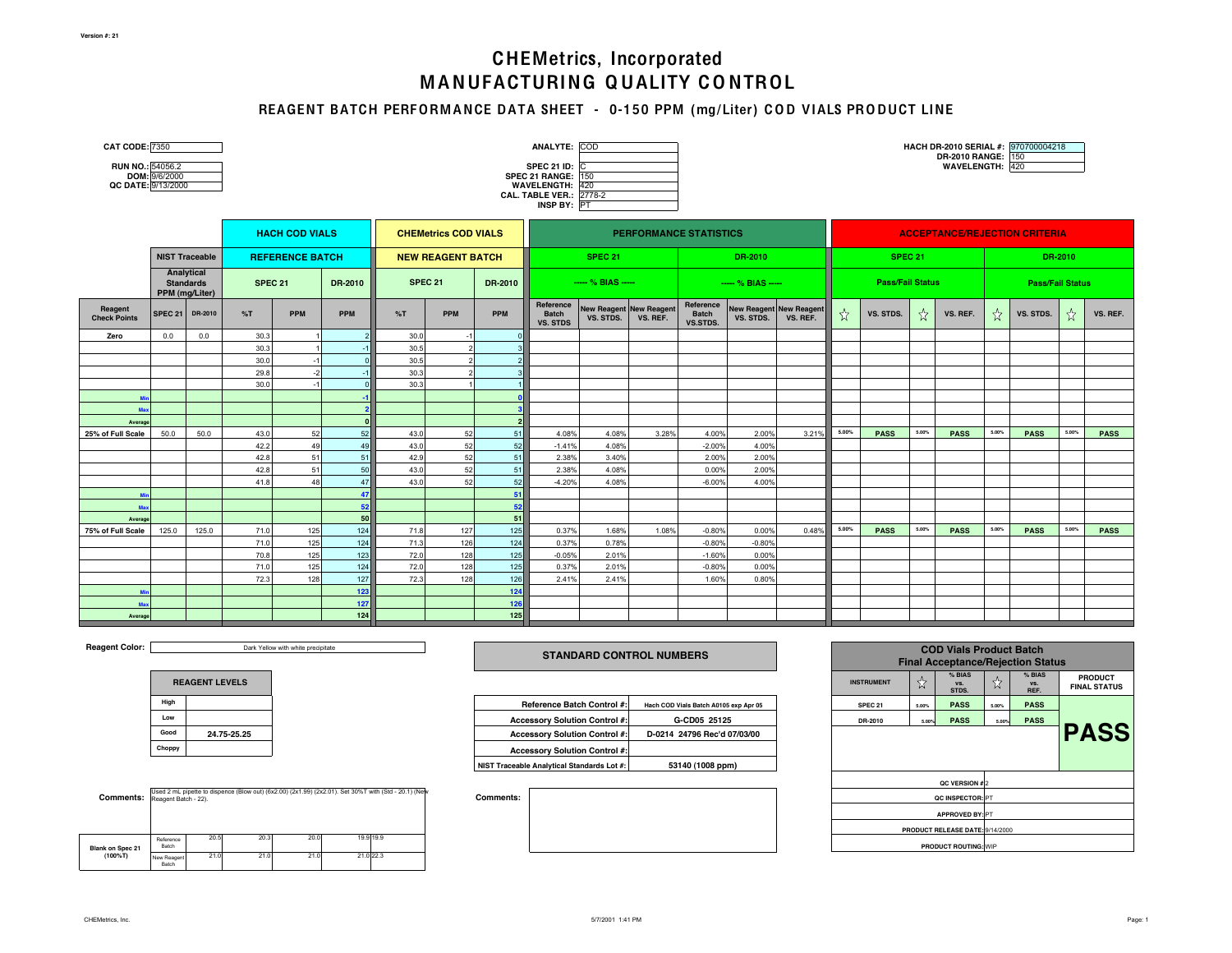### REAGENT BATCH PERFORMANCE DATA SHEET - 0-150 PPM (mg/Liter) COD VIALS PRODUCT LINE

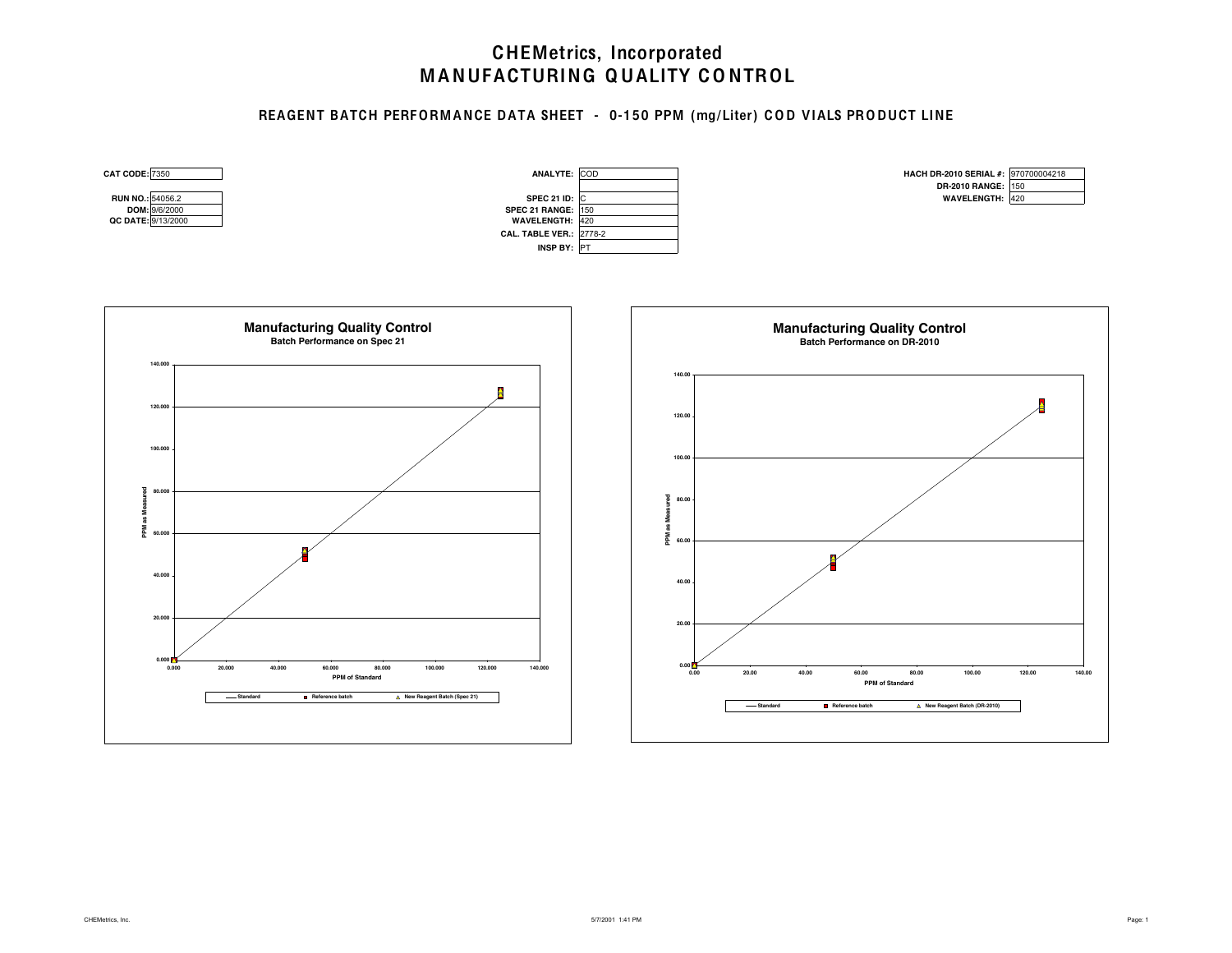### REAGENT BATCH PERFORMANCE DATA SHEET - 0-150 PPM (mg/Liter) COD VIALS PRODUCT LINE

| CAT CODE: 7350<br>RUN NO.: 54006.1<br>QC DATE: 8/30/2000 | DOM: 8/29/2000               |                       |              |                        |            |              |                             |            | ANALYTE: COD<br>SPEC 21 ID: $\overline{C}$<br><b>SPEC 21 RANGE: 150</b><br><b>WAVELENGTH: 420</b><br>CAL. TABLE VER.: 2778-2<br>INSP BY: PT |                                             |                               |                                       |                                             |          |       |                         |       | DR-2010 RANGE: 150<br>WAVELENGTH: 420 |       | HACH DR-2010 SERIAL #: 970700004218  |         |             |
|----------------------------------------------------------|------------------------------|-----------------------|--------------|------------------------|------------|--------------|-----------------------------|------------|---------------------------------------------------------------------------------------------------------------------------------------------|---------------------------------------------|-------------------------------|---------------------------------------|---------------------------------------------|----------|-------|-------------------------|-------|---------------------------------------|-------|--------------------------------------|---------|-------------|
|                                                          |                              |                       |              | <b>HACH COD VIALS</b>  |            |              | <b>CHEMetrics COD VIALS</b> |            |                                                                                                                                             |                                             | <b>PERFORMANCE STATISTICS</b> |                                       |                                             |          |       |                         |       |                                       |       | <b>ACCEPTANCE/REJECTION CRITERIA</b> |         |             |
|                                                          |                              | <b>NIST Traceable</b> |              | <b>REFERENCE BATCH</b> |            |              | <b>NEW REAGENT BATCH</b>    |            |                                                                                                                                             | <b>SPEC 21</b>                              |                               |                                       | DR-2010                                     |          |       | <b>SPEC 21</b>          |       |                                       |       |                                      | DR-2010 |             |
|                                                          | Analytical<br>PPM (mg/Liter) | <b>Standards</b>      | SPEC 21      |                        | DR-2010    | SPEC 21      |                             | DR-2010    |                                                                                                                                             | $--- % BIAS ---$                            |                               |                                       | $--- % BIAS ---$                            |          |       | <b>Pass/Fail Status</b> |       |                                       |       | <b>Pass/Fail Status</b>              |         |             |
| Reagent<br><b>Check Points</b>                           | <b>SPEC 21</b>               | DR-2010               | %T           | <b>PPM</b>             | <b>PPM</b> | %T           | <b>PPM</b>                  | <b>PPM</b> | Reference<br><b>Batch</b><br><b>VS. STDS</b>                                                                                                | <b>New Reagent New Reagent</b><br>VS. STDS. | VS. REF.                      | Reference<br><b>Batch</b><br>VS.STDS. | <b>New Reagent New Reagent</b><br>VS. STDS. | VS. REF. | ☆     | VS. STDS.               | ☆     | VS. REF.                              | ☆     | VS. STDS.                            | ☆       | VS. REF.    |
| Zero                                                     | 0.0                          | 0.0                   | 30.8         | $-1$                   |            | 30.4         |                             |            |                                                                                                                                             |                                             |                               |                                       |                                             |          |       |                         |       |                                       |       |                                      |         |             |
|                                                          |                              |                       | 29.8         | $-2$                   |            | 29.8         | $-2$                        |            |                                                                                                                                             |                                             |                               |                                       |                                             |          |       |                         |       |                                       |       |                                      |         |             |
|                                                          |                              |                       | 30.3         |                        |            | 29.9         | $-1$                        |            |                                                                                                                                             |                                             |                               |                                       |                                             |          |       |                         |       |                                       |       |                                      |         |             |
|                                                          |                              |                       | 30.3         |                        |            | 30.0         |                             |            |                                                                                                                                             |                                             |                               |                                       |                                             |          |       |                         |       |                                       |       |                                      |         |             |
|                                                          |                              |                       | 29.8         | $-2$                   |            | 30.4         |                             |            |                                                                                                                                             |                                             |                               |                                       |                                             |          |       |                         |       |                                       |       |                                      |         |             |
|                                                          |                              |                       |              |                        |            |              |                             |            |                                                                                                                                             |                                             |                               |                                       |                                             |          |       |                         |       |                                       |       |                                      |         |             |
| Max                                                      |                              |                       |              |                        |            |              |                             |            |                                                                                                                                             |                                             |                               |                                       |                                             |          |       |                         |       |                                       |       |                                      |         |             |
| Average<br>25% of Full Scale                             | 50.0                         | 50.0                  | 41.8         | 48                     | 47         | 43.0         | 52                          | 53         | $-4.55%$                                                                                                                                    | 4.08%                                       | 2.70%                         | $-6.00%$                              | 6.00%                                       | 3.36%    | 5.00% | <b>PASS</b>             | 5.00% | <b>PASS</b>                           | 5.00% | <b>PASS</b>                          | 5.00%   | <b>PASS</b> |
|                                                          |                              |                       | 41.8         | 48                     | 48         | 41.8         | 48                          | 49         | $-4.55%$                                                                                                                                    | $-4.55%$                                    |                               | $-4.00%$                              | $-2.00%$                                    |          |       |                         |       |                                       |       |                                      |         |             |
|                                                          |                              |                       | 41.3         | 46                     | 48         | 41.8         | 48                          | 48         | $-8.08%$                                                                                                                                    | $-4.55%$                                    |                               | $-4.00%$                              | $-4.00%$                                    |          |       |                         |       |                                       |       |                                      |         |             |
|                                                          |                              |                       | 41.8         | 48                     | 47         | 41.8         | 48                          | 50         | $-4.55%$                                                                                                                                    | $-4.55%$                                    |                               | $-6.00%$                              | 0.00%                                       |          |       |                         |       |                                       |       |                                      |         |             |
|                                                          |                              |                       | 42.1         | 49                     | 48         | 42.2         | 49                          | 46         | $-2.11%$                                                                                                                                    | $-1.41%$                                    |                               | $-4.00%$                              | $-8.00%$                                    |          |       |                         |       |                                       |       |                                      |         |             |
|                                                          |                              |                       |              |                        | 47         |              |                             | 46         |                                                                                                                                             |                                             |                               |                                       |                                             |          |       |                         |       |                                       |       |                                      |         |             |
| Mo                                                       |                              |                       |              |                        | 48         |              |                             | 53         |                                                                                                                                             |                                             |                               |                                       |                                             |          |       |                         |       |                                       |       |                                      |         |             |
| Average                                                  |                              |                       |              |                        | 48         |              |                             | 49         |                                                                                                                                             |                                             |                               |                                       |                                             |          |       |                         |       |                                       |       |                                      |         |             |
| 75% of Full Scale                                        | 125.0                        | 125.0                 | 70.8         | 125                    | 123        | 71.0         | 125                         | 125        | $-0.05%$                                                                                                                                    | 0.37%                                       | 0.81%                         | $-1.60%$                              | 0.00%                                       | 1.65%    | 5.00% | <b>PASS</b>             | 5.00% | <b>PASS</b>                           | 5.00% | <b>PASS</b>                          | 5.00%   | <b>PASS</b> |
|                                                          |                              |                       | 69.8         | 123                    | 120        | 70.5         | 124                         | 124        | $-1.71%$                                                                                                                                    | $-0.46%$                                    |                               | $-4.00%$                              | $-0.80%$                                    |          |       |                         |       |                                       |       |                                      |         |             |
|                                                          |                              |                       | 70.0<br>69.8 | 123<br>123             | 121<br>121 | 70.3<br>70.8 | 124<br>125                  | 122<br>122 | $-1.29%$<br>$-1.63%$                                                                                                                        | $-0.88%$<br>$-0.05%$                        |                               | $-3.20%$<br>$-3.20%$                  | $-2.40%$<br>$-2.40%$                        |          |       |                         |       |                                       |       |                                      |         |             |
|                                                          |                              |                       | 69.4         | 122                    | 120        | 69.6         | 123                         | 122        | $-2.30%$                                                                                                                                    | $-1.96%$                                    |                               | $-4.00%$                              | $-2.40%$                                    |          |       |                         |       |                                       |       |                                      |         |             |
|                                                          |                              |                       |              |                        | 120        |              |                             | 122        |                                                                                                                                             |                                             |                               |                                       |                                             |          |       |                         |       |                                       |       |                                      |         |             |
| Max                                                      |                              |                       |              |                        | 123        |              |                             | 125        |                                                                                                                                             |                                             |                               |                                       |                                             |          |       |                         |       |                                       |       |                                      |         |             |
| Average                                                  |                              |                       |              |                        | 121        |              |                             | 123        |                                                                                                                                             |                                             |                               |                                       |                                             |          |       |                         |       |                                       |       |                                      |         |             |

**Reagent Color:** 

Dark Yellow with white precipitate

|        | <b>REAGENT LEVELS</b> |
|--------|-----------------------|
| High   |                       |
| Low    |                       |
| Good   |                       |
| Choppy |                       |

| <b>Comments:</b> 22). 1st. New machine run. |                      |      |      |      |            | Used 2 mL pipette to dospence (Blow out) (10x2.00). Set 30%T with (Std - 20.1) (New Reagent Batc | <b>Comments:</b> |
|---------------------------------------------|----------------------|------|------|------|------------|--------------------------------------------------------------------------------------------------|------------------|
| <b>Blank on Spec 21</b>                     | Reference<br>Batch   | 20.1 | 19.9 | 20.4 |            | 20.4 20.0                                                                                        |                  |
| $(100\%T)$                                  | New Reagent<br>Batch | 22.1 | 21.9 | 21.9 | 22.0* 22.3 |                                                                                                  |                  |

#### **STANDARD CONTROL NUMBERS**

| High  |  | Reference Batch Control #:                 | Hach COD Vials Batch A0105 exp Apr 05 | SPEC <sub>21</sub> | 5.00% | <b>PASS</b> | 5.00% | <b>PASS</b> |
|-------|--|--------------------------------------------|---------------------------------------|--------------------|-------|-------------|-------|-------------|
| Low   |  | <b>Accessory Solution Control #:</b>       | G-CD05 25125                          | DR-2010            | 5.00% | <b>PASS</b> | 5.00% | <b>PASS</b> |
| Good  |  | <b>Accessory Solution Control #:</b>       | D-0214 24796 Rec'd 07/03/00           |                    |       |             |       |             |
| hoppy |  | <b>Accessory Solution Control #:</b>       |                                       |                    |       |             |       |             |
|       |  | NIST Traceable Analytical Standards Lot #: | 53140 (1008 ppm)                      |                    |       |             |       |             |

| <b>INSTRUMENT</b>  | ☆     | $%$ BIAS<br>VS.<br>STDS.        | ☆     | $%$ BIAS<br>VS.<br>REF. | <b>PRODUCT</b><br><b>FINAL STATUS</b> |
|--------------------|-------|---------------------------------|-------|-------------------------|---------------------------------------|
| SPEC <sub>21</sub> | 5.00% | <b>PASS</b>                     | 5.00% | <b>PASS</b>             |                                       |
| DR-2010            | 5.00% | <b>PASS</b>                     | 5.00% | <b>PASS</b>             |                                       |
|                    |       |                                 |       |                         | <b>PASS</b>                           |
|                    |       |                                 |       |                         |                                       |
|                    |       | QC VERSION #2                   |       |                         |                                       |
|                    |       | QC INSPECTOR: PT                |       |                         |                                       |
|                    |       | <b>APPROVED BY: PT</b>          |       |                         |                                       |
|                    |       | PRODUCT RELEASE DATE: 8/30/2000 |       |                         |                                       |
|                    |       | <b>PRODUCT ROUTING: WIP</b>     |       |                         |                                       |

**COD Vials Product Batch Final Acceptance/Rejection Status**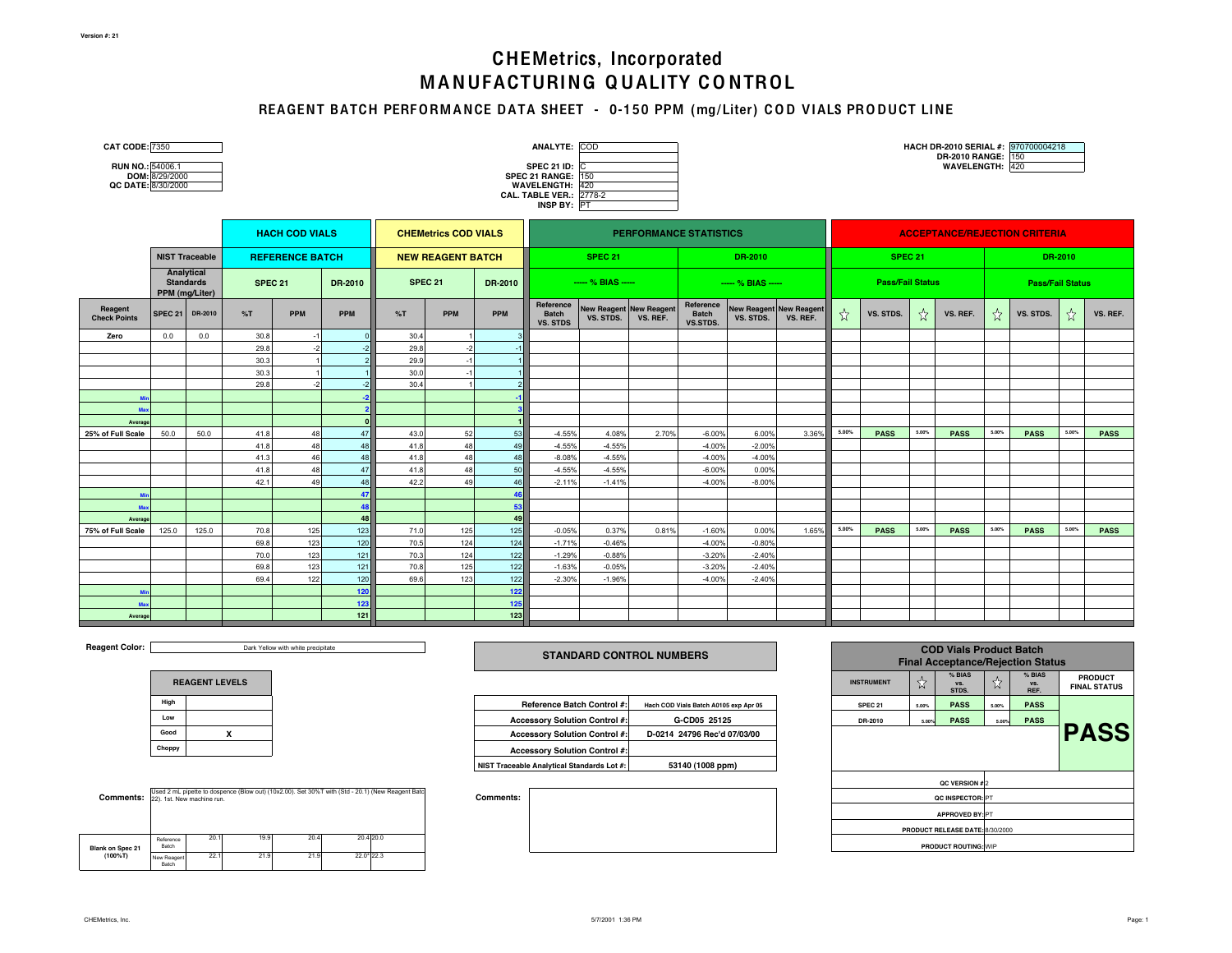### REAGENT BATCH PERFORMANCE DATA SHEET - 0-150 PPM (mg/Liter) COD VIALS PRODUCT LINE

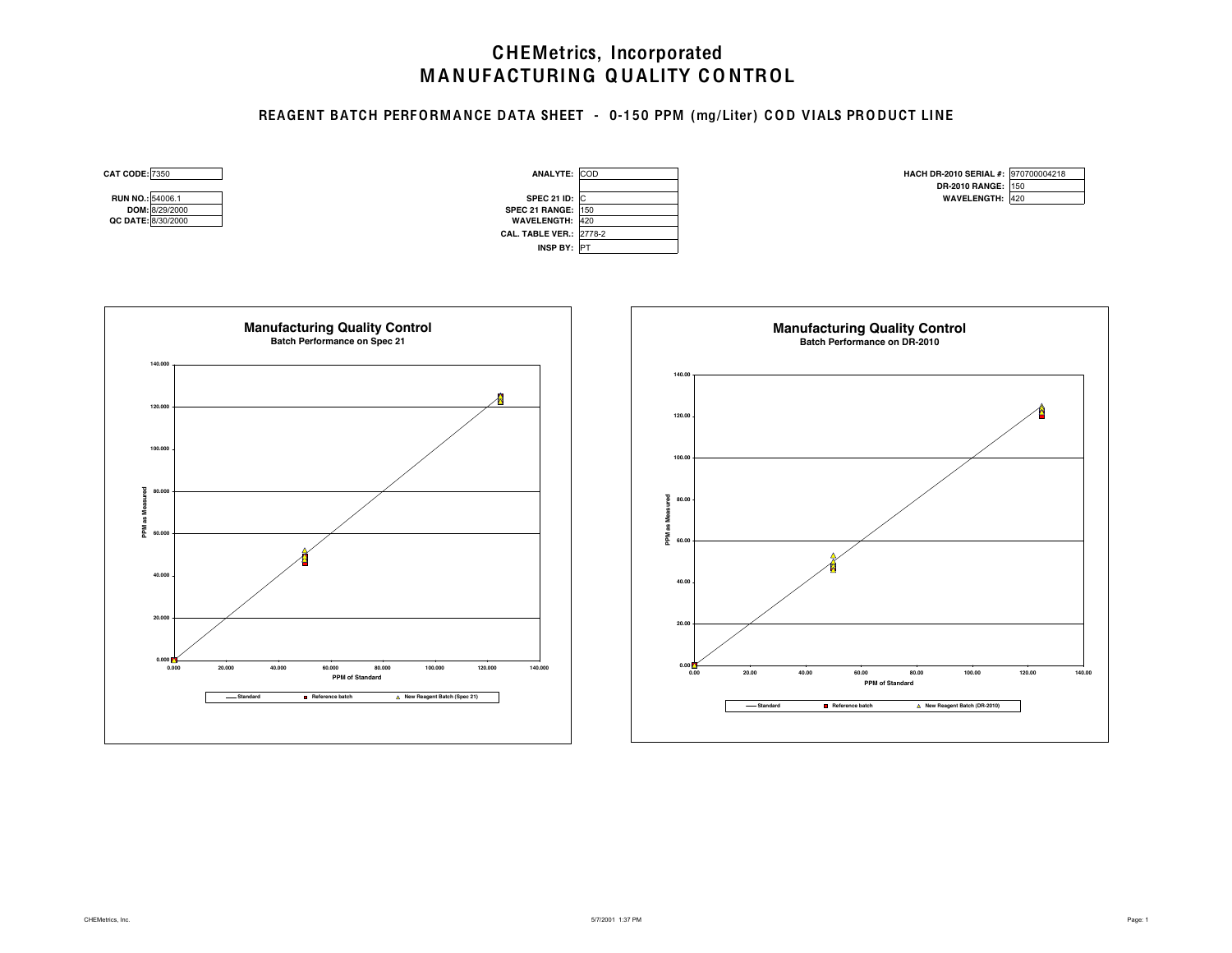# MANUFACTURING QUALITY CONTROL CHEMetrics, Incorporated

### REAGENT BATCH PERFORMANCE DATA SHEET - 0-1,500 PPM (mg/Liter) COD VIALS PRODUCT LINE

| CAT CODE: 7360<br>RUN NO.: 53917<br>QC DATE: 8/22/2000 | DOM: 8/15/2000 |                                                  |                |                        |            |                    |                             |            | ANALYTE: COD<br><b>SPEC 21 ID:</b><br><b>SPEC 21 RANGE: 1500</b><br><b>WAVELENGTH:</b><br><b>CAL. TABLE VER.: 2779-2</b><br>INSP BY: RT | IC<br>620                                   |                               |                                       |                                             |          |       |                         |       | HACH DR-2010 SERIAL #: 970700004218<br>DR-2010 RANGE: 1500<br>WAVELENGTH: 620 |       |                         |         |             |
|--------------------------------------------------------|----------------|--------------------------------------------------|----------------|------------------------|------------|--------------------|-----------------------------|------------|-----------------------------------------------------------------------------------------------------------------------------------------|---------------------------------------------|-------------------------------|---------------------------------------|---------------------------------------------|----------|-------|-------------------------|-------|-------------------------------------------------------------------------------|-------|-------------------------|---------|-------------|
|                                                        |                |                                                  |                | <b>HACH COD VIALS</b>  |            |                    | <b>CHEMetrics COD VIALS</b> |            |                                                                                                                                         |                                             | <b>PERFORMANCE STATISTICS</b> |                                       |                                             |          |       |                         |       | <b>ACCEPTANCE/REJECTION CRITERIA</b>                                          |       |                         |         |             |
|                                                        |                | <b>NIST Traceable</b>                            |                | <b>REFERENCE BATCH</b> |            |                    | <b>NEW REAGENT BATCH</b>    |            |                                                                                                                                         | <b>SPEC 21</b>                              |                               |                                       | DR-2010                                     |          |       | <b>SPEC 21</b>          |       |                                                                               |       |                         | DR-2010 |             |
|                                                        |                | Analytical<br><b>Standards</b><br>PPM (mg/Liter) | <b>SPEC 21</b> |                        | DR-2010    | SPEC <sub>21</sub> |                             | DR-2010    |                                                                                                                                         | $--$ % BIAS $--$                            |                               |                                       | $-- % BIAS ---$                             |          |       | <b>Pass/Fail Status</b> |       |                                                                               |       | <b>Pass/Fail Status</b> |         |             |
| Reagent<br><b>Check Points</b>                         | <b>SPEC 21</b> | DR-2010                                          | %T             | <b>PPM</b>             | <b>PPM</b> | %T                 | <b>PPM</b>                  | PPM        | Reference<br><b>Batch</b><br><b>VS. STDS</b>                                                                                            | <b>New Reagent New Reagent</b><br>VS. STDS. | VS. REF.                      | Reference<br><b>Batch</b><br>VS.STDS. | <b>New Reagent New Reagent</b><br>VS. STDS. | VS. REF. | ☆     | VS. STDS.               | ☆     | VS. REF.                                                                      | ☆     | VS. STDS.               | ☆       | VS. REF.    |
| Zero                                                   | 0.0            | 0.0                                              | 100.0          | $-3$                   |            | 100.0              | $-3$                        |            |                                                                                                                                         |                                             |                               |                                       |                                             |          |       |                         |       |                                                                               |       |                         |         |             |
|                                                        |                |                                                  | 100.0          | $-3$                   |            | 99.0               | $\overline{7}$              |            |                                                                                                                                         |                                             |                               |                                       |                                             |          |       |                         |       |                                                                               |       |                         |         |             |
|                                                        |                |                                                  | 99.0           | $\overline{7}$         |            | 99.5               | $\overline{2}$              | $-2$       |                                                                                                                                         |                                             |                               |                                       |                                             |          |       |                         |       |                                                                               |       |                         |         |             |
|                                                        |                |                                                  | 99.0           | $\overline{7}$         |            | 99.0               |                             |            |                                                                                                                                         |                                             |                               |                                       |                                             |          |       |                         |       |                                                                               |       |                         |         |             |
|                                                        |                |                                                  | 100.0          | $-3$                   |            | 99.5               |                             | $-2$       |                                                                                                                                         |                                             |                               |                                       |                                             |          |       |                         |       |                                                                               |       |                         |         |             |
|                                                        |                |                                                  |                |                        |            |                    |                             | $-2$       |                                                                                                                                         |                                             |                               |                                       |                                             |          |       |                         |       |                                                                               |       |                         |         |             |
| Ma                                                     |                |                                                  |                |                        |            |                    |                             |            |                                                                                                                                         |                                             |                               |                                       |                                             |          |       |                         |       |                                                                               |       |                         |         |             |
| Average                                                |                |                                                  |                |                        |            |                    |                             | $-1$       |                                                                                                                                         |                                             |                               |                                       |                                             |          | 5.00% |                         | 5.00% |                                                                               | 5.00% |                         | 5.00%   |             |
| 25% of Full Scale                                      | 500.0          | 500.0                                            | 61.0<br>61.0   | 491<br>491             | 509<br>508 | 60.0<br>60.0       | 507<br>507                  | 510<br>511 | $-1.81%$<br>$-1.81%$                                                                                                                    | 1.49%<br>1.49%                              | 2.67%                         | 1.80%<br>1.60%                        | 2.00%<br>2.20%                              | 0.20%    |       | <b>PASS</b>             |       | <b>PASS</b>                                                                   |       | <b>PASS</b>             |         | <b>PASS</b> |
|                                                        |                |                                                  | 60.5           | 499                    | 509        | 60.0               | 507                         | 505        | $-0.16%$                                                                                                                                | 1.49%                                       |                               | 1.80%                                 | 1.00%                                       |          |       |                         |       |                                                                               |       |                         |         |             |
|                                                        |                |                                                  | 61.0           | 491                    | 509        | 59.5               | 516                         | 516        | $-1.81%$                                                                                                                                | 3.17%                                       |                               | 1.80%                                 | 3.20%                                       |          |       |                         |       |                                                                               |       |                         |         |             |
|                                                        |                |                                                  | 60.0           | 507                    | 518        | 60.0               | 507                         | 516        | 1.49%                                                                                                                                   | 1.49%                                       |                               | 3.60%                                 | 3.20%                                       |          |       |                         |       |                                                                               |       |                         |         |             |
|                                                        |                |                                                  |                |                        | 508        |                    |                             | 505        |                                                                                                                                         |                                             |                               |                                       |                                             |          |       |                         |       |                                                                               |       |                         |         |             |
| Mo                                                     |                |                                                  |                |                        | 518        |                    |                             | 516        |                                                                                                                                         |                                             |                               |                                       |                                             |          |       |                         |       |                                                                               |       |                         |         |             |
| Average                                                |                |                                                  |                |                        | 511        |                    |                             | 512        |                                                                                                                                         |                                             |                               |                                       |                                             |          |       |                         |       |                                                                               |       |                         |         |             |
| 75% of Full Scale                                      | 1000.0         | 1000.0                                           | 37.0           | 991                    | 1007       | 36.5               | 1004                        | 1006       | $-0.94%$                                                                                                                                | 0.42%                                       | 0.82%                         | 0.70%                                 | 0.60%                                       | 0.22%    | 5.00% | <b>PASS</b>             | 5.00% | <b>PASS</b>                                                                   | 5.00% | <b>PASS</b>             | 5.00%   | <b>PASS</b> |
|                                                        |                |                                                  | 37.0           | 991                    | 1007       | 36.5               | 1004                        | 1009       | $-0.94%$                                                                                                                                | 0.42%                                       |                               | 0.70%                                 | 0.90%                                       |          |       |                         |       |                                                                               |       |                         |         |             |
|                                                        |                |                                                  | 37.0           | 991                    | 1001       | 37.0               | 991                         | 1002       | $-0.94%$                                                                                                                                | $-0.94%$                                    |                               | 0.10%                                 | 0.20%                                       |          |       |                         |       |                                                                               |       |                         |         |             |
|                                                        |                |                                                  | 37.0           | 991                    | 1005       | 37.0               | 991                         | 1005       | $-0.94%$                                                                                                                                | $-0.94%$                                    |                               | 0.50%                                 | 0.50%                                       |          |       |                         |       |                                                                               |       |                         |         |             |
|                                                        |                |                                                  | 37.0           | 991                    | 1007       | 36.5               | 1004                        | 1016       | $-0.94%$                                                                                                                                | 0.42%                                       |                               | 0.70%                                 | 1.60%                                       |          |       |                         |       |                                                                               |       |                         |         |             |
|                                                        |                |                                                  |                |                        | 1001       |                    |                             | 1002       |                                                                                                                                         |                                             |                               |                                       |                                             |          |       |                         |       |                                                                               |       |                         |         |             |
| Ma                                                     |                |                                                  |                |                        | 1007       |                    |                             | 1016       |                                                                                                                                         |                                             |                               |                                       |                                             |          |       |                         |       |                                                                               |       |                         |         |             |
| Average                                                |                |                                                  |                |                        | 1005       |                    |                             | 1008       |                                                                                                                                         |                                             |                               |                                       |                                             |          |       |                         |       |                                                                               |       |                         |         |             |

**Reagent Color:** 

DARK YELLOW W / WHITE PRECIPITATE

|        | <b>REAGENT LEVELS</b> |
|--------|-----------------------|
| High   |                       |
| Low    |                       |
| Good   | x                     |
| Choppy |                       |

| <b>Comments:</b>        |                          |     | USE 2ML PIPETTE MEASURED (2.00 X 10) SET STD AND RUN 100%T WITH 1ST 96* |      |           |
|-------------------------|--------------------------|-----|-------------------------------------------------------------------------|------|-----------|
|                         |                          |     |                                                                         |      |           |
| <b>Blank on Spec 21</b> | Reference<br>Batch       | 96* | 96.0                                                                    | 96.0 | 96.0 96.0 |
| $(100\%T)$              | New Reagent 96*<br>Batch |     | 96.0                                                                    | 96.0 | 96.0 96.0 |

**STANDARD CONTROL NUMBERS**

| Hiah  |  |                                            | Reference Batch Control #: Hach COD Vials Batch A0123 - May 05 | SPEC <sub>21</sub> | 5.00% | <b>PASS</b> | 5.00% | <b>PASS</b> |
|-------|--|--------------------------------------------|----------------------------------------------------------------|--------------------|-------|-------------|-------|-------------|
| Low   |  | <b>Accessory Solution Control #:</b>       | G-COD4 COMAR 25066                                             | DR-2010            | 5.00% | <b>PASS</b> | 5.00% | <b>PASS</b> |
| Good  |  | <b>Accessory Solution Control #:</b>       | D-0214 REC'D 5/9/00 24796                                      |                    |       |             |       |             |
| hoppy |  | <b>Accessory Solution Control #:</b>       |                                                                |                    |       |             |       |             |
|       |  | NIST Traceable Analytical Standards Lot #: | 52796                                                          |                    |       |             |       |             |

| $1.1417120000$ profits 0.110   1 |       |                                 |       |                       |                                       |  |  |  |  |  |  |
|----------------------------------|-------|---------------------------------|-------|-----------------------|---------------------------------------|--|--|--|--|--|--|
| <b>INSTRUMENT</b>                | វវ    | % BIAS<br>VS.<br>STDS.          | វ     | % BIAS<br>VS.<br>REF. | <b>PRODUCT</b><br><b>FINAL STATUS</b> |  |  |  |  |  |  |
| SPEC <sub>21</sub>               | 5.00% | <b>PASS</b>                     | 5.00% | <b>PASS</b>           |                                       |  |  |  |  |  |  |
| DR-2010                          | 5.00% | <b>PASS</b>                     | 5.00% | <b>PASS</b>           |                                       |  |  |  |  |  |  |
| <b>PASS</b>                      |       |                                 |       |                       |                                       |  |  |  |  |  |  |
|                                  |       | QC VERSION #2                   |       |                       |                                       |  |  |  |  |  |  |
|                                  |       | QC INSPECTOR: RT                |       |                       |                                       |  |  |  |  |  |  |
|                                  |       | <b>APPROVED BY: RT</b>          |       |                       |                                       |  |  |  |  |  |  |
|                                  |       | PRODUCT RELEASE DATE: 8/22/2000 |       |                       |                                       |  |  |  |  |  |  |
|                                  |       | <b>PRODUCT ROUTING: WIP</b>     |       |                       |                                       |  |  |  |  |  |  |

**COD Vials Product Batch Final Acceptance/Rejection Status**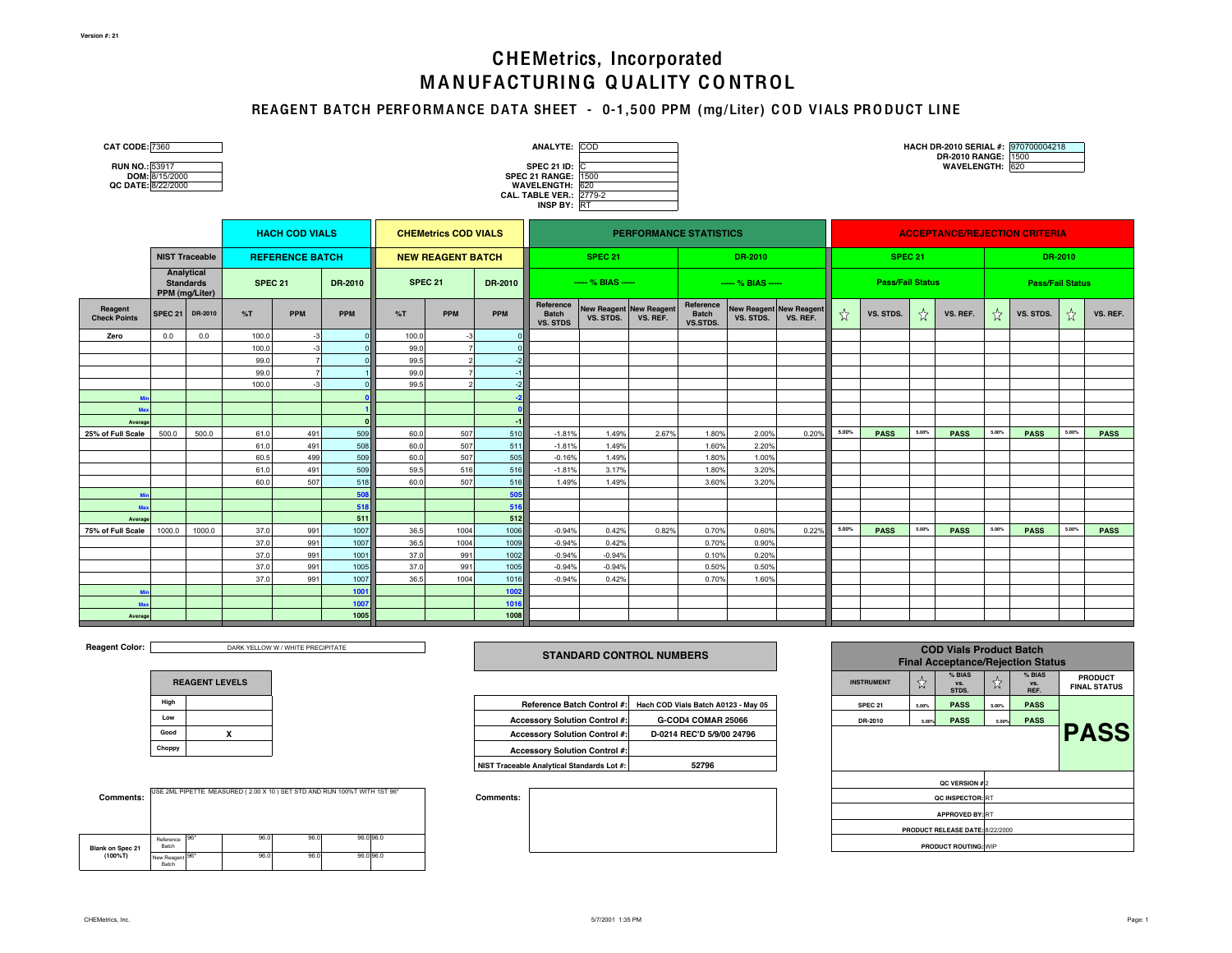### REAGENT BATCH PERFORM ANCE DATA SHEET - 0-1,500 PPM (mg/Liter) COD VIALS PRODUCT LINE

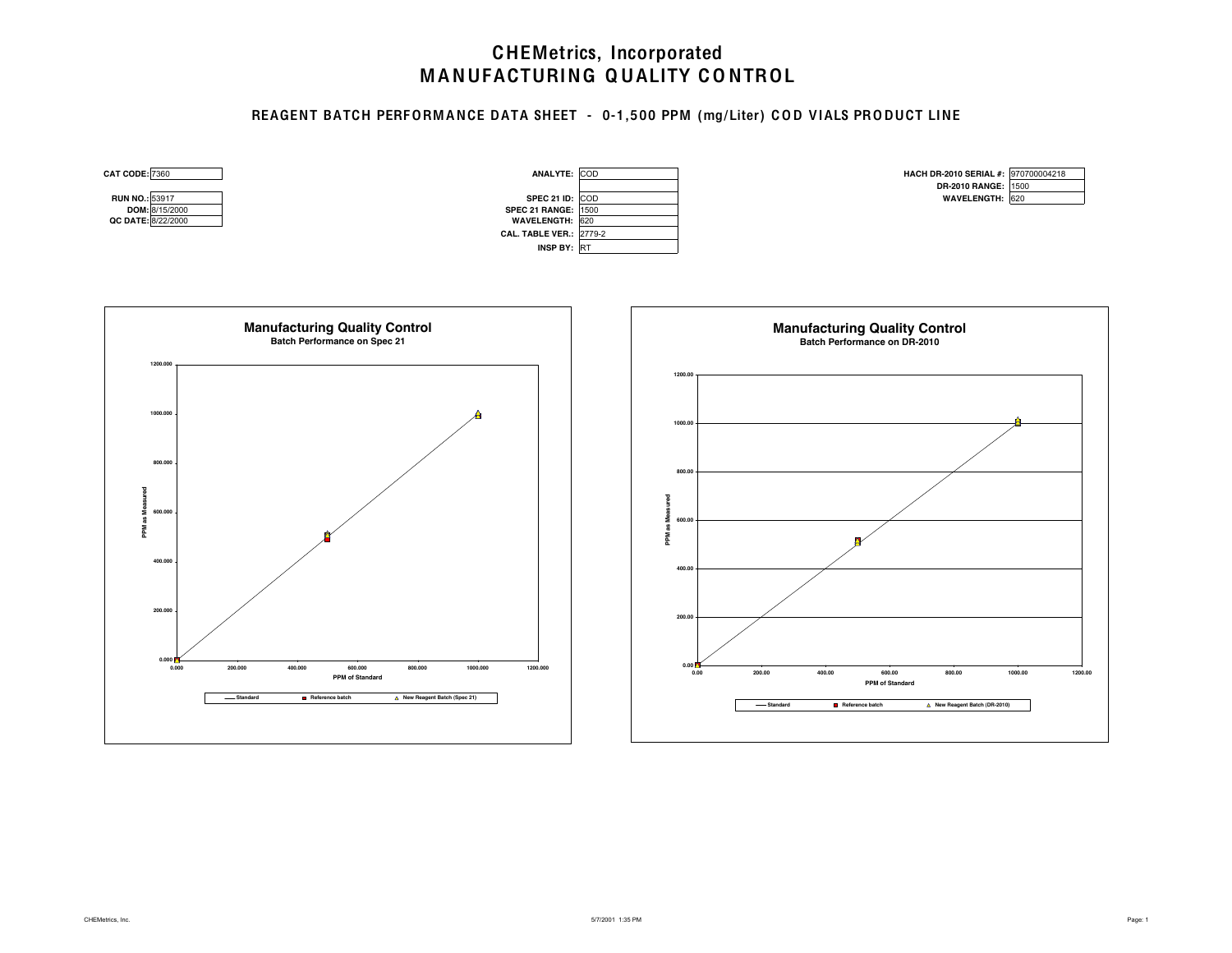### REAGENT BATCH PERFORMANCE DATA SHEET - 0-150 PPM (mg/Liter) COD VIALS PRODUCT LINE

| <b>CAT CODE: 7351</b><br>RUN NO.: 53897.3<br>DOM: 8/10/2000<br>QC DATE: 8/11/2000 |                       |                       |                        |            |            |                             |            |                | ANALYTE: COD<br><b>SPEC 21 ID: C</b><br><b>SPEC 21 RANGE: 150</b><br>WAVELENGTH: 420<br>CAL. TABLE VER.: 2778-2<br>INSP BY: PT |                                      |                  |                                       |                                             |                         |       |             |                         | DR-2010 RANGE: 150<br>WAVELENGTH: 420 |       | HACH DR-2010 SERIAL #: 970700004218 |       |             |
|-----------------------------------------------------------------------------------|-----------------------|-----------------------|------------------------|------------|------------|-----------------------------|------------|----------------|--------------------------------------------------------------------------------------------------------------------------------|--------------------------------------|------------------|---------------------------------------|---------------------------------------------|-------------------------|-------|-------------|-------------------------|---------------------------------------|-------|-------------------------------------|-------|-------------|
|                                                                                   | <b>HACH COD VIALS</b> |                       |                        |            |            | <b>CHEMetrics COD VIALS</b> |            |                | <b>PERFORMANCE STATISTICS</b>                                                                                                  |                                      |                  |                                       | <b>ACCEPTANCE/REJECTION CRITERIA</b>        |                         |       |             |                         |                                       |       |                                     |       |             |
|                                                                                   |                       | <b>NIST Traceable</b> | <b>REFERENCE BATCH</b> |            |            | <b>NEW REAGENT BATCH</b>    |            | <b>SPEC 21</b> |                                                                                                                                |                                      | DR-2010          |                                       | SPEC 21                                     |                         |       | DR-2010     |                         |                                       |       |                                     |       |             |
| Analytical<br><b>Standards</b><br>PPM (mg/Liter)                                  |                       |                       | <b>SPEC 21</b>         |            | DR-2010    | SPEC 21<br>DR-2010          |            |                | $--- % BIAS ---$                                                                                                               |                                      | $--- % BIAS ---$ |                                       |                                             | <b>Pass/Fail Status</b> |       |             | <b>Pass/Fail Status</b> |                                       |       |                                     |       |             |
| Reagent<br><b>Check Points</b>                                                    | <b>SPEC 21</b>        | DR-2010               | %T                     | <b>PPM</b> | <b>PPM</b> | %T                          | <b>PPM</b> | <b>PPM</b>     | Reference<br><b>Batch</b><br><b>VS. STDS</b>                                                                                   | New Reagent New Reagent<br>VS. STDS. | VS. REF.         | Reference<br><b>Batch</b><br>VS.STDS. | <b>New Reagent New Reagent</b><br>VS. STDS. | VS. REF.                | $x^4$ | VS. STDS.   | ☆                       | VS. REF.                              | ☆     | VS. STDS.                           | ☆     | VS. REF.    |
| Zero                                                                              | 0.0                   | 0.0                   | 30.8                   |            |            | 30.0                        |            |                |                                                                                                                                |                                      |                  |                                       |                                             |                         |       |             |                         |                                       |       |                                     |       |             |
|                                                                                   |                       |                       | 29.8                   | $-2$       |            | 30.0                        |            |                |                                                                                                                                |                                      |                  |                                       |                                             |                         |       |             |                         |                                       |       |                                     |       |             |
|                                                                                   |                       |                       | 30.0                   | $-1$       |            | 30.0                        |            |                |                                                                                                                                |                                      |                  |                                       |                                             |                         |       |             |                         |                                       |       |                                     |       |             |
|                                                                                   |                       |                       | 30.0                   | $-1$       |            | 30.2                        |            |                |                                                                                                                                |                                      |                  |                                       |                                             |                         |       |             |                         |                                       |       |                                     |       |             |
|                                                                                   |                       |                       | 29.9                   | $-1$       |            | 29.9                        |            |                |                                                                                                                                |                                      |                  |                                       |                                             |                         |       |             |                         |                                       |       |                                     |       |             |
|                                                                                   |                       |                       |                        |            |            |                             |            |                |                                                                                                                                |                                      |                  |                                       |                                             |                         |       |             |                         |                                       |       |                                     |       |             |
| Max                                                                               |                       |                       |                        |            |            |                             |            |                |                                                                                                                                |                                      |                  |                                       |                                             |                         |       |             |                         |                                       |       |                                     |       |             |
| Average                                                                           |                       |                       |                        |            |            |                             |            |                |                                                                                                                                |                                      |                  |                                       |                                             |                         | 5.00% |             |                         |                                       |       |                                     |       |             |
| 25% of Full Scale                                                                 | 50.0                  | 50.0                  | 43.0                   | 52         | 52         | 42.8                        | 51         | 51             | 4.08%                                                                                                                          | 2.72%                                | $-3.13%$         | 4.00%                                 | 2.00%                                       | $-1.94%$                |       | <b>PASS</b> | 5.00%                   | <b>PASS</b>                           | 5.00% | <b>PASS</b>                         | 5.00% | <b>PASS</b> |
|                                                                                   |                       |                       | 42.8                   | 51         | 50         | 42.8                        | 51         | 51             | 2.38%                                                                                                                          | 2.72%                                |                  | 0.00%                                 | 2.00%                                       |                         |       |             |                         |                                       |       |                                     |       |             |
|                                                                                   |                       |                       | 43.5<br>43.3           | 54<br>53   | 52<br>53   | 42.5<br>42.5                | 50<br>50   | 50<br>51       | 7.47%<br>5.78%                                                                                                                 | 0.66%<br>0.66%                       |                  | 4.00%<br>6.00%                        | 0.00%<br>2.00%                              |                         |       |             |                         |                                       |       |                                     |       |             |
|                                                                                   |                       |                       | 43.0                   | 52         | 51         | 42.5                        | 50         | 50             | 4.08%                                                                                                                          | 0.66%                                |                  | 2.00%                                 | 0.00%                                       |                         |       |             |                         |                                       |       |                                     |       |             |
|                                                                                   |                       |                       |                        |            | 50         |                             |            | 50             |                                                                                                                                |                                      |                  |                                       |                                             |                         |       |             |                         |                                       |       |                                     |       |             |
| Max                                                                               |                       |                       |                        |            | 53         |                             |            | 51             |                                                                                                                                |                                      |                  |                                       |                                             |                         |       |             |                         |                                       |       |                                     |       |             |
| Average                                                                           |                       |                       |                        |            | 52         |                             |            | 51             |                                                                                                                                |                                      |                  |                                       |                                             |                         |       |             |                         |                                       |       |                                     |       |             |
| 75% of Full Scale                                                                 | 125.0                 | 125.0                 | 69.8                   | 123        | 121        | 69.8                        | 123        | 121            | $-1.71%$                                                                                                                       | $-1.71%$                             | $-1.19%$         | $-3.20%$                              | $-3.20%$                                    | $-0.50%$                | 5.00% | <b>PASS</b> | 5.00%                   | <b>PASS</b>                           | 5.00% | <b>PASS</b>                         | 5.00% | <b>PASS</b> |
|                                                                                   |                       |                       | 71.0                   | 125        | 123        | 69.0                        | 121        | 120            | 0.37%                                                                                                                          | $-2.98%$                             |                  | $-1.60%$                              | $-4.00%$                                    |                         |       |             |                         |                                       |       |                                     |       |             |
|                                                                                   |                       |                       | 69.8                   | 123        | 121        | 69.3                        | 122        | 121            | $-1.71%$                                                                                                                       | $-2.56%$                             |                  | $-3.20%$                              | $-3.20%$                                    |                         |       |             |                         |                                       |       |                                     |       |             |
|                                                                                   |                       |                       | 69.8                   | 123        | 120        | 69.0                        | 121        | 120            | $-1.71%$                                                                                                                       | $-2.98%$                             |                  | $-4.00%$                              | $-4.00%$                                    |                         |       |             |                         |                                       |       |                                     |       |             |
|                                                                                   |                       |                       | 69.3                   | 122        | 120        | 69.0                        | 121        | 120            | $-2.56%$                                                                                                                       | $-2.98%$                             |                  | $-4.00%$                              | $-4.00%$                                    |                         |       |             |                         |                                       |       |                                     |       |             |
|                                                                                   |                       |                       |                        |            | 120        |                             |            | 120            |                                                                                                                                |                                      |                  |                                       |                                             |                         |       |             |                         |                                       |       |                                     |       |             |
| Max                                                                               |                       |                       |                        |            | 123        |                             |            | $121$          |                                                                                                                                |                                      |                  |                                       |                                             |                         |       |             |                         |                                       |       |                                     |       |             |
| Average                                                                           |                       |                       |                        |            | 121        |                             |            | 120            |                                                                                                                                |                                      |                  |                                       |                                             |                         |       |             |                         |                                       |       |                                     |       |             |

**Reagent Color:** 

Dark Yellow

| <b>REAGENT LEVELS</b> |  |  |  |  |  |  |  |  |
|-----------------------|--|--|--|--|--|--|--|--|
| High                  |  |  |  |  |  |  |  |  |
| Low                   |  |  |  |  |  |  |  |  |
| Good                  |  |  |  |  |  |  |  |  |
| Choppy                |  |  |  |  |  |  |  |  |

| <b>Comments:</b> $(3x1.99)(3x1.98)(4x2.00)$ . |                      |      |      | Se 30%T with (STD - 19.5) (New Reagent Batch - 20.25). Used micro pippetter. Readings are |           |
|-----------------------------------------------|----------------------|------|------|-------------------------------------------------------------------------------------------|-----------|
| <b>Blank on Spec 21</b>                       | Reference<br>Batch   | 20.3 | 19.3 | 19.8                                                                                      | 19.8 19.8 |
| $(100\%T)$                                    | New Reagent<br>Batch | 20.3 | 20.3 | 20.3                                                                                      | 20.5 20.3 |

#### **STANDARD CONTROL NUMBERS**

| High  |  | Reference Batch Control #:                 | <b>Hach COD Vials Batch A0105</b> | SPEC <sub>21</sub> | 5.00% | <b>PASS</b> | 5.00% | <b>PASS</b> |
|-------|--|--------------------------------------------|-----------------------------------|--------------------|-------|-------------|-------|-------------|
| Low   |  | <b>Accessory Solution Control #:</b>       | G-CD04 24649                      | DR-2010            | 5.00% | <b>PASS</b> | 5.00% | <b>PASS</b> |
| Good  |  | <b>Accessory Solution Control #:</b>       | D-0214 24903 Rec'd 05/09/00       |                    |       |             |       |             |
| hoppy |  | <b>Accessory Solution Control #:</b>       |                                   |                    |       |             |       |             |
|       |  | NIST Traceable Analytical Standards Lot #: | 53140 (1008 ppm)                  |                    |       |             |       |             |

| <b>INSTRUMENT</b>  | ☆           |                                 | ☆     | % BIAS<br>VS.<br>REF. | <b>PRODUCT</b><br><b>FINAL STATUS</b> |  |  |  |  |
|--------------------|-------------|---------------------------------|-------|-----------------------|---------------------------------------|--|--|--|--|
| SPEC <sub>21</sub> | 5.00%       | <b>PASS</b>                     | 5.00% | <b>PASS</b>           |                                       |  |  |  |  |
| DR-2010            | 5.00%       | <b>PASS</b>                     | 5.00% | <b>PASS</b>           |                                       |  |  |  |  |
|                    | <b>PASS</b> |                                 |       |                       |                                       |  |  |  |  |
|                    |             | QC VERSION #2                   |       |                       |                                       |  |  |  |  |
|                    |             | QC INSPECTOR: PT                |       |                       |                                       |  |  |  |  |
|                    |             | <b>APPROVED BY: PT</b>          |       |                       |                                       |  |  |  |  |
|                    |             | PRODUCT RELEASE DATE: 8/11/2000 |       |                       |                                       |  |  |  |  |
|                    |             | <b>PRODUCT ROUTING: WIP</b>     |       |                       |                                       |  |  |  |  |

**COD Vials Product Batch Final Acceptance/Rejection Status**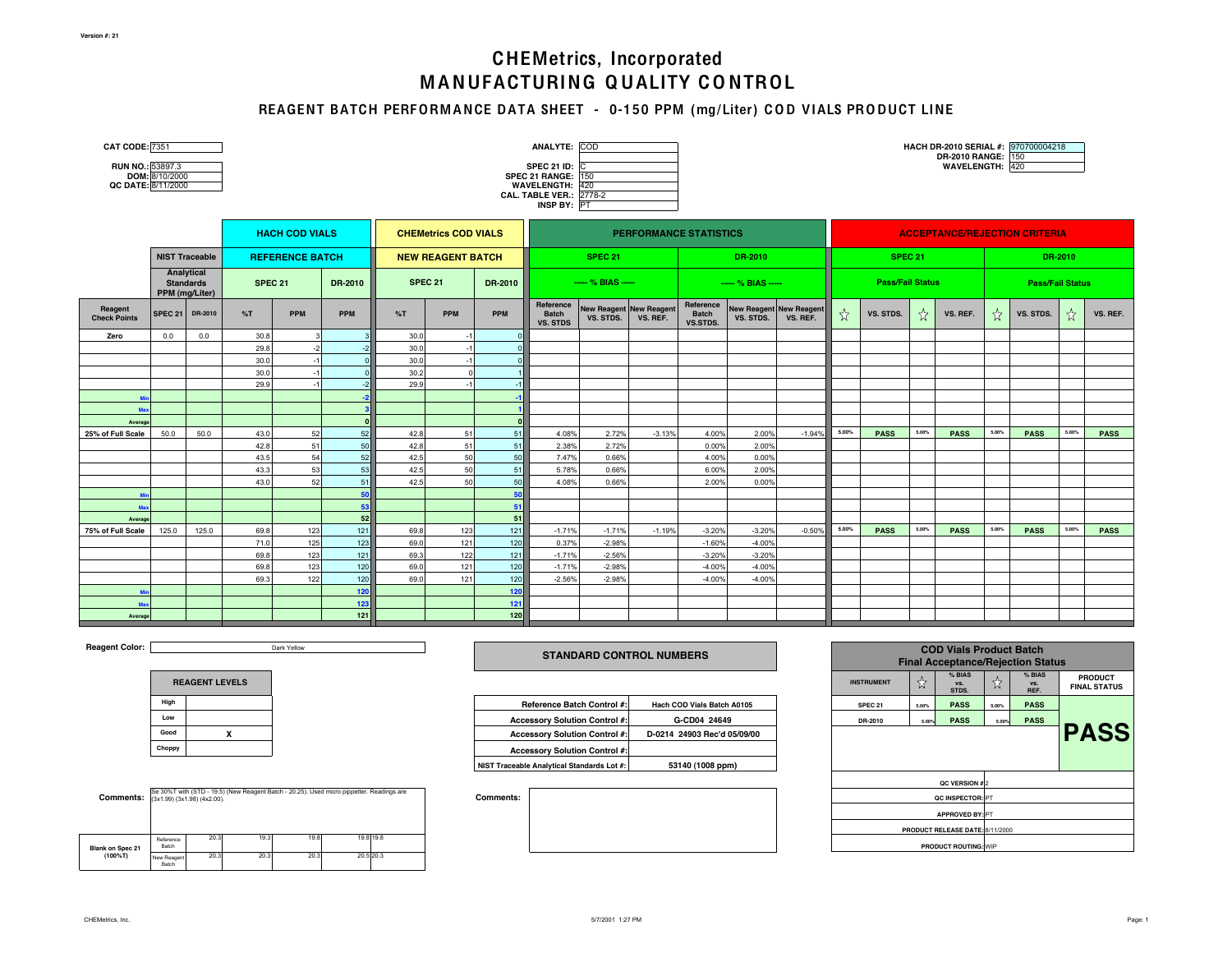### REAGENT BATCH PERFORMANCE DATA SHEET - 0-150 PPM (mg/Liter) COD VIALS PRODUCT LINE